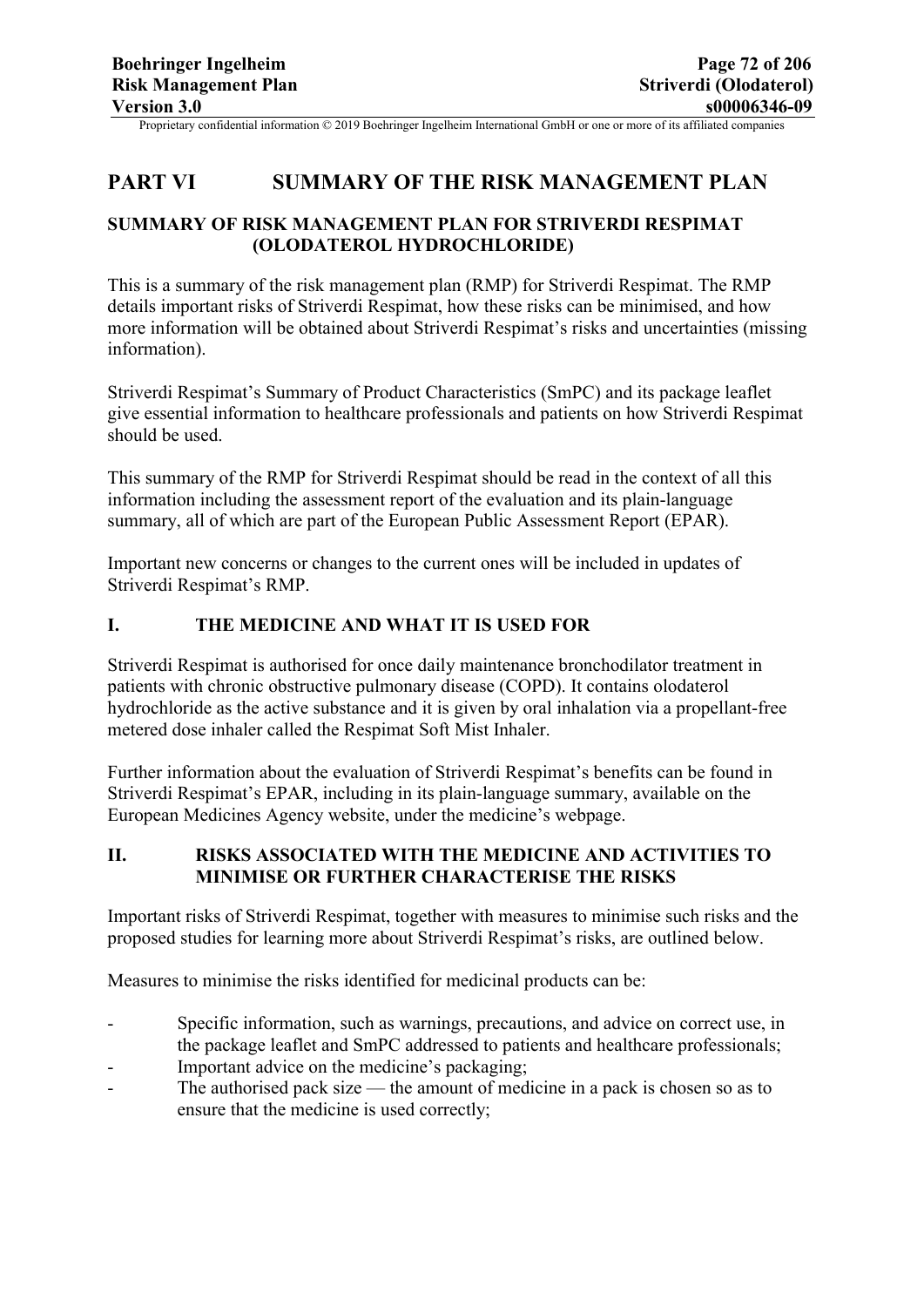The medicine's legal status — the way a medicine is supplied to the patient (e.g. with or without prescription) can help to minimise its risks.

Together, these measures constitute routine risk minimisation measures.

If important information that may affect the safe use of Striverdi Respimat is not yet available, it is listed under 'missing information' below.

### **II.A List of important risks and missing information**

Important risks of Striverdi Respimat are risks that need special risk management activities to further investigate or minimise the risk, so that the medicinal product can be safely taken. Important risks can be regarded as identified or potential. Identified risks are concerns for which there is sufficient proof of a link with the use of Striverdi Respimat. Potential risks are concerns for which an association with the use of this medicine is possible based on available data, but this association has not yet been established and needs further evaluation. Missing information refers to information on the safety of the medicinal product that is currently missing and needs to be collected (e.g. on the long-term use of the medicine).

| Important identified risks    | None                                                                 |  |
|-------------------------------|----------------------------------------------------------------------|--|
| Important potential risks     | Cardiac arrhythmia                                                   |  |
|                               | Myocardial ischaemia                                                 |  |
| Important missing information | Long-term data beyond 1 year of use (adverse cardiovascular outcome) |  |
|                               | Patients with a recent history of:                                   |  |
|                               | myocardial infarction                                                |  |
|                               | unstable or life-threatening cardiac arrhythmia<br>-                 |  |
|                               | paroxysmal tachycardia<br>-                                          |  |
|                               | decompensated heart failure<br>$\overline{\phantom{0}}$              |  |
|                               | Safety in pregnant or breast-feeding women                           |  |

# **II.B Summary of important risks**

Summaries of the important risks and missing information for Striverdi Respimat are provided in the following tables.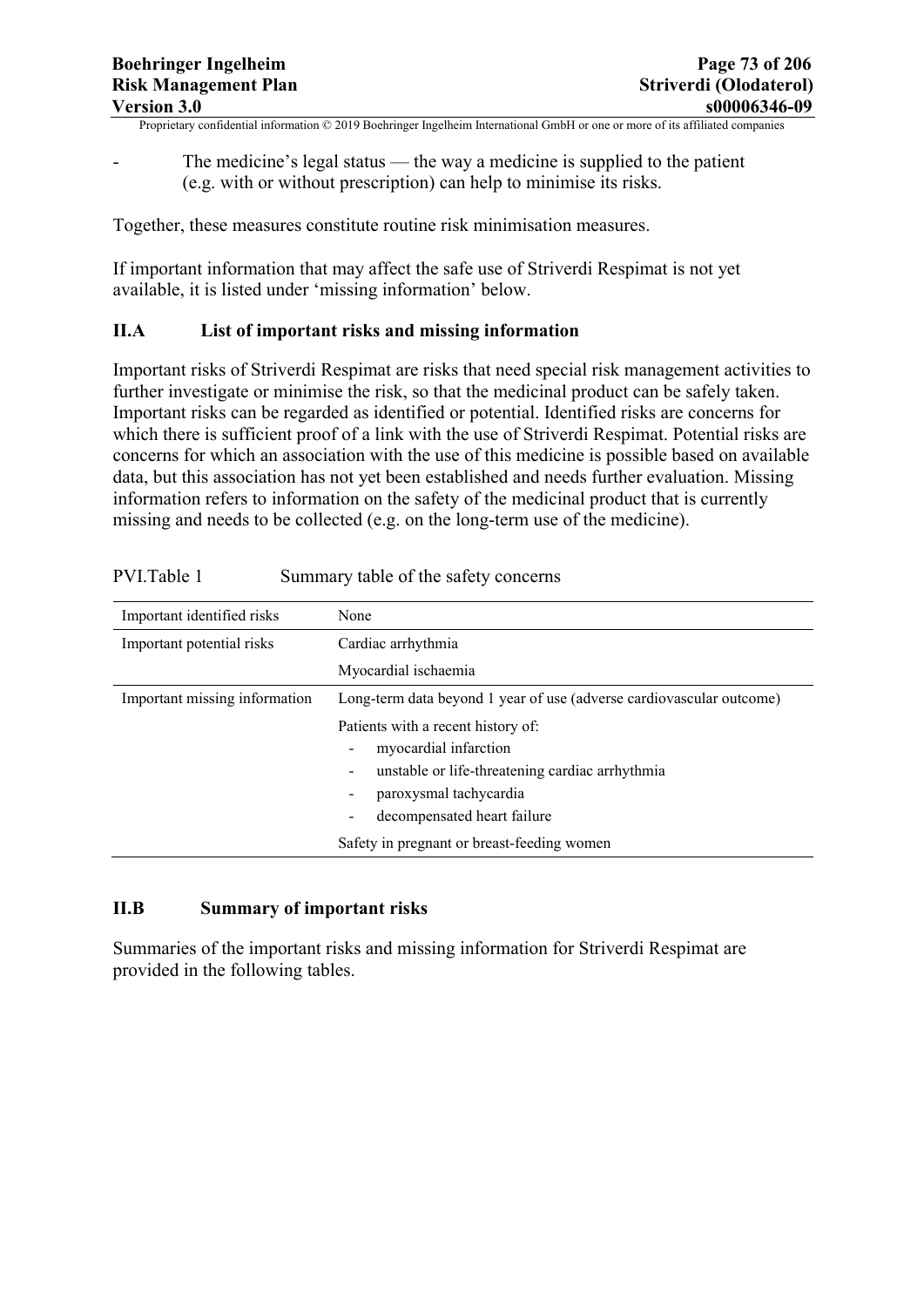# PVI.Table 2 Cardiac arrhythmia

| Important potential risk of cardiac arrhythmia |                                                                                                                                                                                                                                                                                                                                                                                                                                                                                                                                                                         |
|------------------------------------------------|-------------------------------------------------------------------------------------------------------------------------------------------------------------------------------------------------------------------------------------------------------------------------------------------------------------------------------------------------------------------------------------------------------------------------------------------------------------------------------------------------------------------------------------------------------------------------|
| Evidence for linking the risk to the medicine  | General occurrence of cardiac arrhythmia was low in the<br>olodaterol long-term trials. Olodaterol 5 mcg and<br>10 mcg-treated patients showed cardiac arrhythmia<br>frequencies of 5.6% and 4.4%, respectively, vs 4.2% and<br>4.3% in the placebo and active comparator groups. In the<br>post-marketing setting, 18 cases have been reported, 1 of<br>which associated with a fatal outcome.                                                                                                                                                                         |
| Risk factors and risk groups                   | Tobacco smoking, obesity, hyperlipdaemia, sedentary life<br>style, diabetes and hypertension are major risk factors for<br>ischaemic (coronary) heart disease. Ischaemic heart disease<br>and previous myocardial infarction, together with pulmonary<br>heart disease and congestive heart failure, are the most<br>prominent physiological risk factors for cardiac arrhythmia.<br>Pharmacological risk factors are the co-administration of<br>pulmonary medications with pro-arrhythmic effects such as<br>xanthines, beta-adrenergic agonists or anticholinergics. |
| Risk minimisation measures                     | Routine risk minimisation measures:<br>SmPC Section 4.4 advises use with caution in patients with a<br>history of cardiovascular disorders or in case of a planned<br>operation with halogenated hydrocarbon anaesthetic.<br>SmPC Section 4.8 advises that undesirable effects related to                                                                                                                                                                                                                                                                               |
|                                                | the beta-adrenergic agonist class be taken into consideration.                                                                                                                                                                                                                                                                                                                                                                                                                                                                                                          |
|                                                | Prescription-only medicine.                                                                                                                                                                                                                                                                                                                                                                                                                                                                                                                                             |
|                                                | Additional risk minimisation measures:                                                                                                                                                                                                                                                                                                                                                                                                                                                                                                                                  |
|                                                | None.                                                                                                                                                                                                                                                                                                                                                                                                                                                                                                                                                                   |
| Additional pharmacovigilance activities        | Cohort study 1222.54.                                                                                                                                                                                                                                                                                                                                                                                                                                                                                                                                                   |

# PVI.Table 3 Myocardial ischaemia

| Important potential risk of myocardial ischaemia |                                                                                                                                                                                                                                                                                                                                                                                                                    |
|--------------------------------------------------|--------------------------------------------------------------------------------------------------------------------------------------------------------------------------------------------------------------------------------------------------------------------------------------------------------------------------------------------------------------------------------------------------------------------|
| Evidence for linking the risk to the medicine    | General occurrence of myocardial ischaemia symptoms was<br>low in the olodaterol long-term trials. Olodaterol 5 mcg and<br>10 mcg-treated patients showed myocardial ischaemia<br>frequencies of $1.1\%$ and $1.6\%$ , respectively, vs 1.7% and<br>0.7% in the placebo and active comparator groups. In the<br>post-marketing setting, 4 cases have been reported, 1 of<br>which associated with a fatal outcome. |
| Risk factors and risk groups                     | Major risk factors are current smoking or history of smoking,<br>chronic hypertension, hyperlipidaemia, obesity, sedentary<br>lifestyle and diabetes leading to coronary heart disease.                                                                                                                                                                                                                            |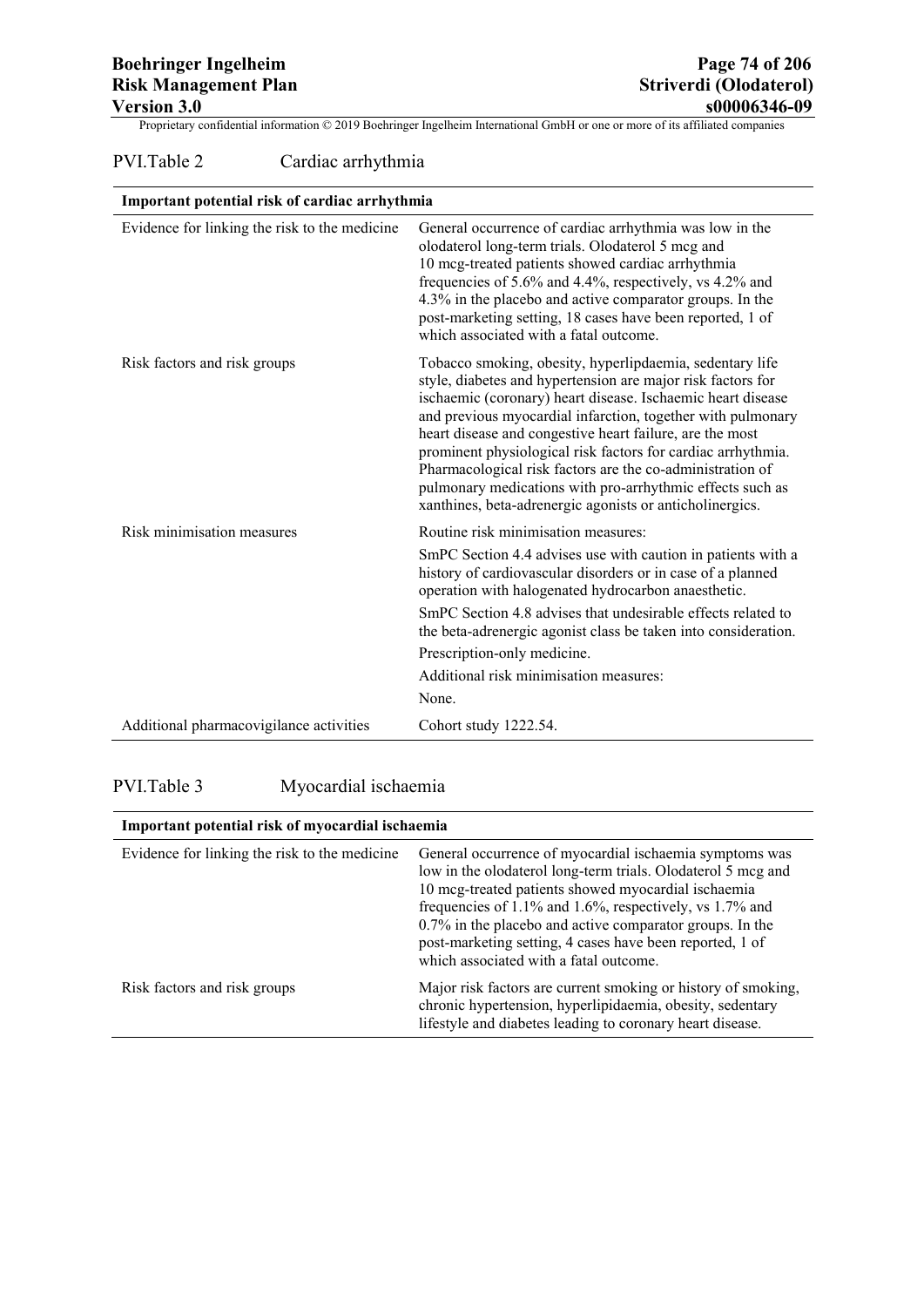|  | PVI.Table 3 (cont'd) Myocardial ischaemia |  |
|--|-------------------------------------------|--|
|  |                                           |  |

| Important potential risk of myocardial ischaemia (cont'd) |                                                                                                                                |
|-----------------------------------------------------------|--------------------------------------------------------------------------------------------------------------------------------|
| Risk minimisation measures                                | Routine risk minimisation measures:                                                                                            |
|                                                           | SmPC Section 4.4 advises use with caution in patients with a<br>history of cardiovascular disorders.                           |
|                                                           | SmPC Section 4.8 advises that undesirable effects related to<br>the beta-adrenergic agonist class be taken into consideration. |
|                                                           | Prescription-only medicine.                                                                                                    |
|                                                           | Additional risk minimisation measures:                                                                                         |
|                                                           | None.                                                                                                                          |
| Additional pharmacovigilance activities                   | Cohort study 1222.54.                                                                                                          |

#### PVI.Table 4 Long-term data beyond 1 year of use (adverse cardiovascular outcome)

| Missing information of long-term data beyond 1 year of use (adverse cardiovascular outcome) |                                        |
|---------------------------------------------------------------------------------------------|----------------------------------------|
| Risk minimisation measures                                                                  | Routine risk minimisation measures:    |
|                                                                                             | Prescription-only medicine.            |
|                                                                                             | Additional risk minimisation measures: |
|                                                                                             | None.                                  |
| Additional pharmacovigilance activities                                                     | Cohort study 1222.54.                  |

### PVI.Table 5 Patients with a recent history of myocardial infarction, unstable or life-threatening cardiac arrhythmia, paroxysmal tachycardia, decompensated heart failure

| Missing information of patients with a recent history of myocardial infarction, unstable or<br>life-threatening cardiac arrhythmia, paroxysmal tachycardia, decompensated heart failure |                                                                       |
|-----------------------------------------------------------------------------------------------------------------------------------------------------------------------------------------|-----------------------------------------------------------------------|
| Risk minimisation measures                                                                                                                                                              | Routine risk minimisation measures:                                   |
|                                                                                                                                                                                         | SmPC Section 4.4 advises use with caution in these patient<br>groups. |
|                                                                                                                                                                                         | Prescription-only medicine.                                           |
|                                                                                                                                                                                         | Additional risk minimisation measures:                                |
|                                                                                                                                                                                         | None.                                                                 |
| Additional pharmacovigilance activities                                                                                                                                                 | Cohort study 1222.54.                                                 |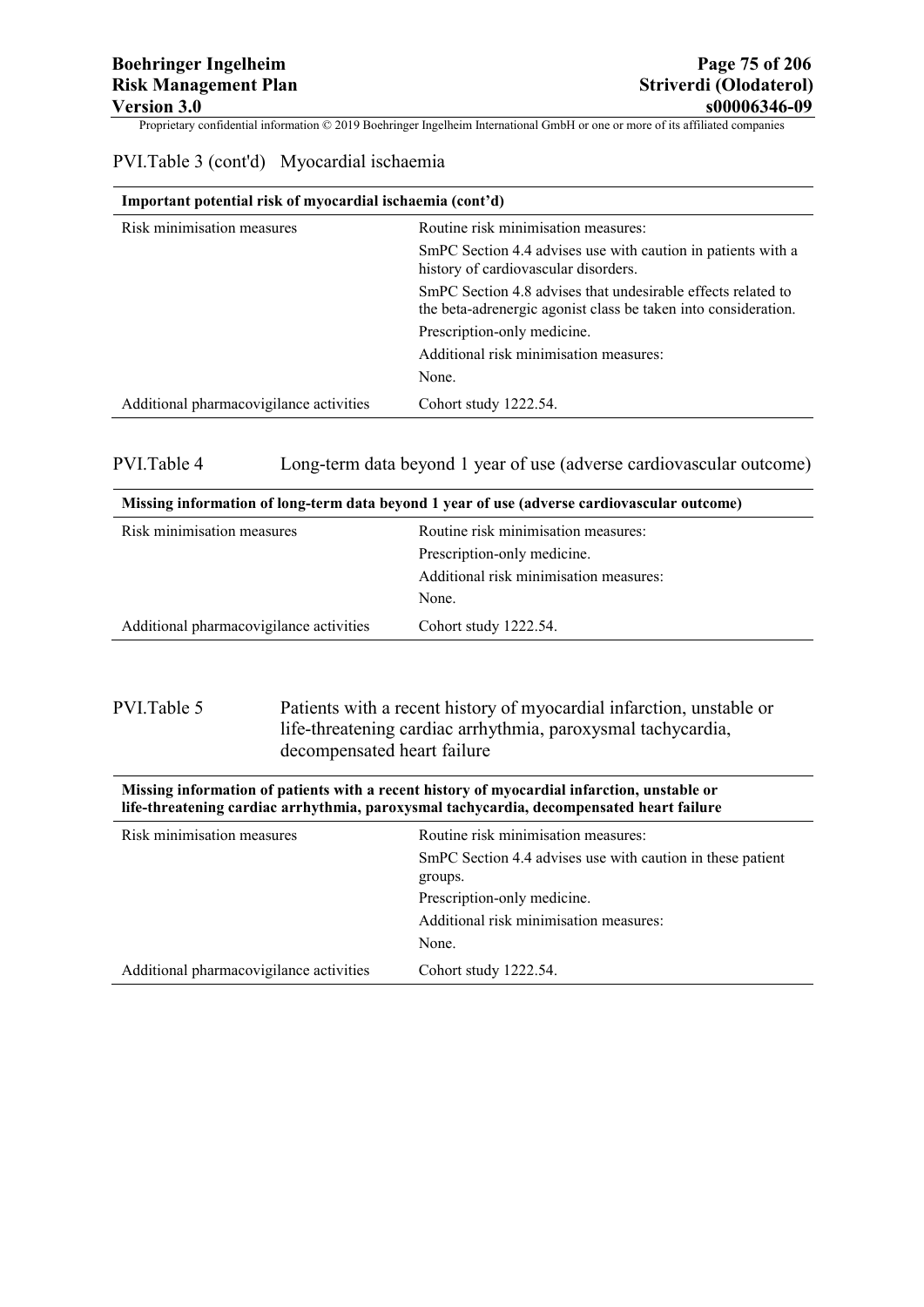| Missing information of safety in pregnant or breast-feeding women |                                                                                                                                          |
|-------------------------------------------------------------------|------------------------------------------------------------------------------------------------------------------------------------------|
| Risk minimisation measures                                        | Routine risk minimisation measures:                                                                                                      |
|                                                                   | SmPC Section 4.6 states that it is preferable to avoid use<br>during pregnancy.                                                          |
|                                                                   | SmPC Section 4.6 states that a decision must be made<br>whether to discontinue breast-feeding or to<br>discontinue/abstain from therapy. |
|                                                                   | Prescription-only medicine.                                                                                                              |
|                                                                   | Additional risk minimisation measures:                                                                                                   |
|                                                                   | None.                                                                                                                                    |
| Additional pharmacovigilance activities                           | None.                                                                                                                                    |

#### PVI.Table 6 Safety in pregnant or breast-feeding women

### **II.C Post-authorisation development plan**

#### **II.C.1 Studies which are conditions of the marketing authorisation**

There are no studies that are conditions for the marketing authorisation or specific obligation for Striverdi Respimat.

#### **II.C.2 Other studies in post-authorisation development plan**

**Study 1222.54:** Cohort study of cardiovascular events in patients with chronic obstructive pulmonary disease initiating olodaterol or other long-acting beta<sub>2</sub> agonists.

Purpose of the study: This BI-sponsored, non-interventional PASS was planned as RMP commitment suggested by the Medicines Evaluation Board from the Netherlands. The study aims to obtain further information on the risk of selected cardiac arrhythmias, acute myocardial infarction and other serious ischaemic heart disease events, including unstable angina, in patients with COPD exposed to olodaterol compared with the risk in patients exposed to other long-acting beta<sub>2</sub>-agonists (LABAs). Further information on the risk of overall mortality in patients with COPD exposed to olodaterol compared with the risk in patients exposed to other LABAs will also be collected.

### **ABBREVIATIONS**

| <sup>BI</sup> | Boehringer Ingelheim                   |
|---------------|----------------------------------------|
| <b>COPD</b>   | Chronic obstructive pulmonary disease  |
| EPAR          | European Public Assessment Report      |
| LABA          | Long-acting beta <sub>2</sub> -agonist |
| <b>PASS</b>   | Post-Authorisation Safety Study        |